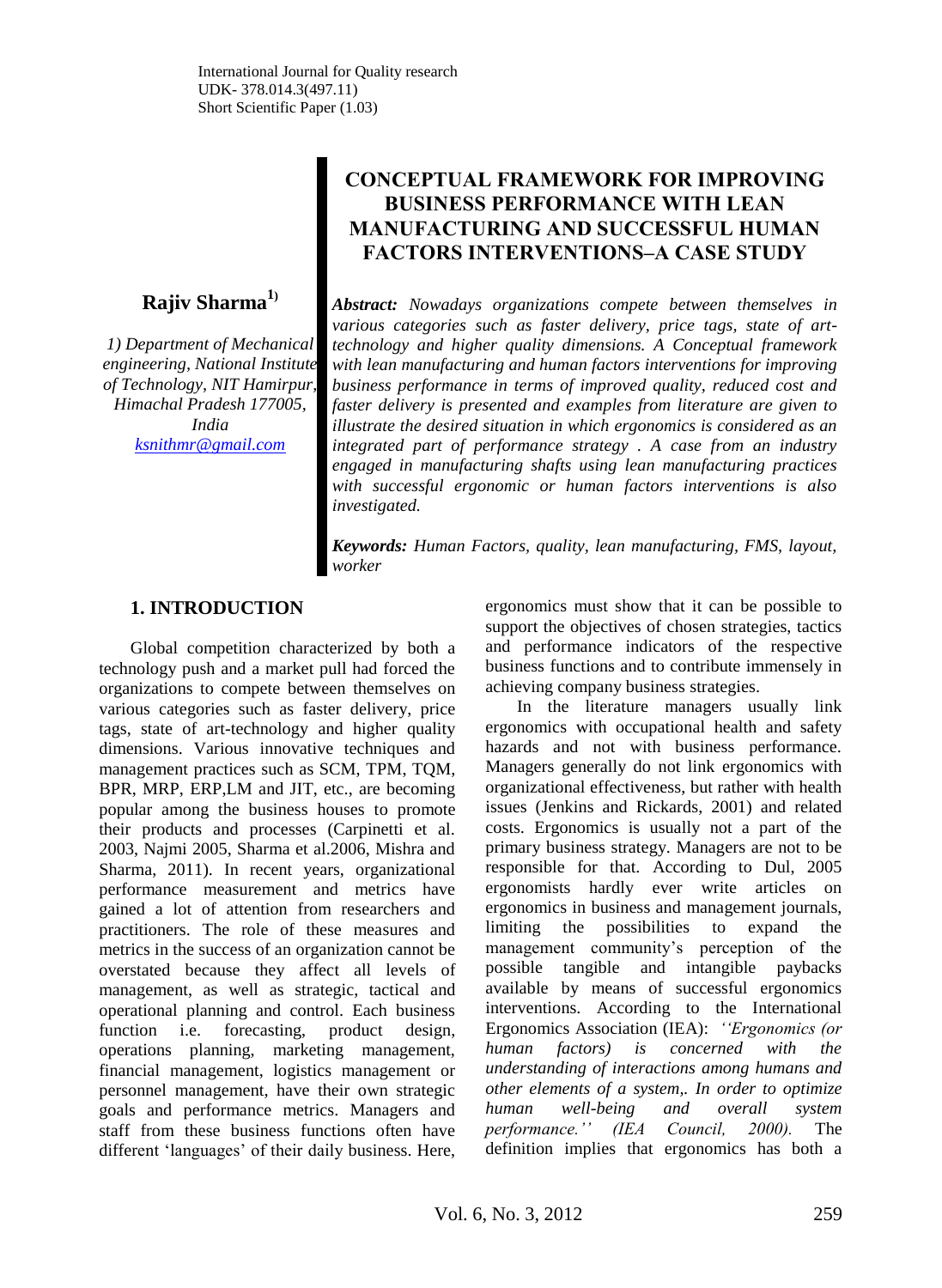

social goal (well-being) and an economic goal (system performance); that ergonomics considers both physical and psychological human aspects; and that ergonomics is looking for solutions in both technical and organizational domains. System performance aspects could include manufacturing lead time, production flexibility, quality levels, desired output at right time and right quantity, and operating cost among others. In the literature over the last two decades lean manufacturing and related tools cum techniques have become popularized among business houses, resulting in remarkable improvements in all spheres of business. Particularly managers have attempted to enhance company productivity and eliminate wastes through adoption of lean manufacturing practices such as Tom, Kaizen, Kanban and JIT. The objective of this study is to establish a research paradigm whereby lean manufacturing and ergonomics can be integrated to achieve business outcomes. This paradigm is aimed at providing a framework for proximate application of the results in industry.

### **2. LEAN MANUFACTURING**

Many manufacturing firms, envious of Toyota's quality, productivity, and profit margin have attempted to implement the Toyota Production System TPS, also called *"lean manufacturing"* on their shop floors with varying

levels of achievements. *Lean* starts from the refusal to accept *waste*. Credited to Taiichi Ohno, Toyota's chief of production, the lean system was developed through the 1950's and 1960's to provide the best quality, lowest cost, and shortest lead time through the elimination of waste. The Japanese term for what American companies usually categorize as waste is *muda* and was defined by Fujio Cho of Toyota as *"Anything other than the minimum amount of equipment, space and worker"s time, which are absolutely essential to add value to the product.".* The presence of these types of waste in a system has a negative impact on lead-time, cost, and quality. The waste of unnecessary motion is particularly related to ergonomics. Excess motion consists of bending, twisting, lifting, reaching and walking. These often become health and safety issues and should be dealt with as soon as they are recognized. Different categories of waste are distinguished, such as (i) overproduction (ii) excess motion (iii) processing, (iv) transportation/material movement (v) correction, rework (> 100% quality) , (vi) waste of waiting, and (vii) inventory waste as shown in Table 1. A comprehensive framework of principles, methods and tools has been developed to fight waste, as evident from literature studies i.e. Hines and Rich (1997), Shah and Ward (2003) and Womack and Jones (2003), Melton, (2005) Abdulmalek and Rajgopal, (2007). Table 2 presents Key Lean manufacturing elements.

W A S T E S Overproduction Produce *only* the amount of goods necessary –not faster, sooner, or more. Motion Simplify standardized work sequence to eliminate unnecessary movements. Processing Provide *only* the required amount of processing and effort for each operation. Transportation/ Material Movement Minimize the distance between processes, and avoid temporary material locations. Correction Perform each operation without error. Build quality into every process Waiting **Assure machine availability. Perform preventative maintenance.** Use man/machine to ensure optimization of operator's time Inventory Provide material when needed by the customer and only in the quantity required.

*Table 2: Key Lean manufacturing elements* Lean Production or Toyota Production System (TPS)

 The basis of TPS is the absolute elimination of waste. The basic idea in TPS is to produce

the kind of units needed, at the time needed and in the quantities needed so that unnecessary intermediate and finished product inventories can be eliminated.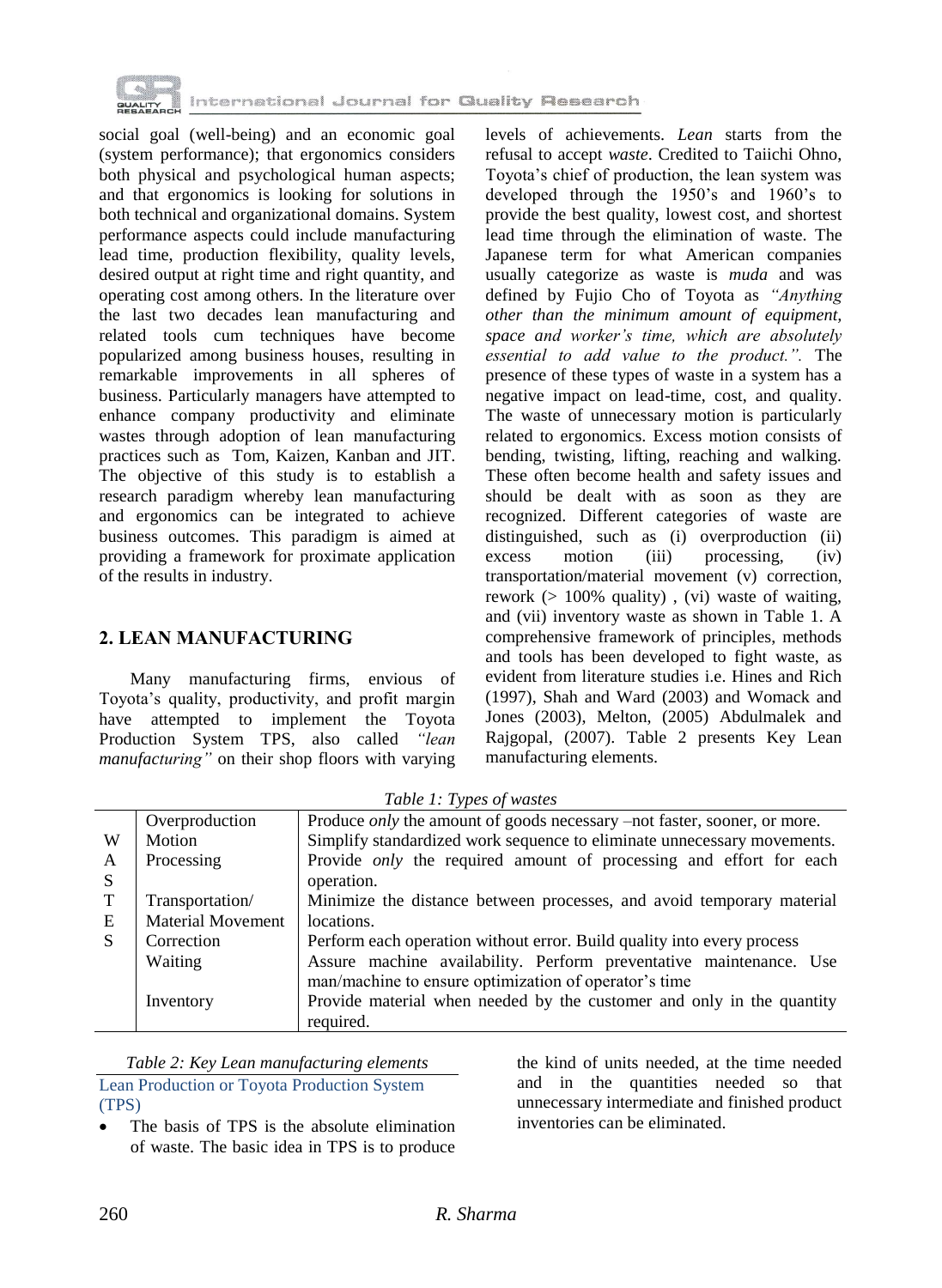

- Lean production uses half of the human effort in the factory, half of the manufacturing space, half of the investment in tools, half of the engineering hours to develop a new product in half the time. It requires keeping half of the needed inventory, results in many fewer defects, and produces a greater and ever growing variety of products.
- Lean production is most frequently associated with elimination of waste commonly held by firms as excess inventory or excess capacity (machine and human capacity) to improve the effects of variability in supply, processing time, or demand.
- Lean production is an integrated sociotechnical system whose main objective is to eliminate waste by concurrently reducing or minimizing supplier, customer, and internal variability.
- TPS includes standardization of work, uninterrupted work flows, direct links between suppliers and customers, and continuous improvement based on the scientific method .Lean production is an integrated system that accomplishes production of goods/services with minimal buffering costs (Womack et al., 1990, Hopp and Spearman, 2004, Shah and ward, 2007).

Just in time (JIT)

- A name for the Toyotistic way of supply management, demanding strict time discipline of deliveries.
- Just in time production system as "only the necessary products, at the necessary time, in the necessary quantity' .
- JIT philosophy is associated with three constructs: total quality, people involvement, and JIT manufacturing techniques
- Programs associated with JIT include ‗‗elimination of waste, and full utilization of people, equipment, materials, and parts''
- JIT is a comprehensive approach to continuous manufacturing improvement based on the notion of eliminating all waste in the manufacturing process
- JIT is composed of three overall components, namely, flow, quality and employee's involvement.
- JIT is based on the notion of eliminating waste through simplification of manufacturing processes such as elimination of excess

 inventories and overly large sizes, which cause unnecessarily long customer cycle times (Hall, 1987, Davy et al., 1992, Flynn et al., 1995, McLachlin, 1997,Sakakibara et al., 1993).

Total Quality Management (TQM)

- TQM is an approach to improving the quality of goods and services through continuous improvement of all processes, customer driven quality, production without defects, focus on improvement of processes rather than criticism of people and data driven decision making .
- TQM is an integrated management philosophy and set of practices that emphasizes continuous improvement, meeting customer requirements, reducing rework, long range thinking, increased employee involvement and teamwork, process redesign, competitive benchmarking, team-based problem solving, constant measurement of results, and closer relationships with suppliers.
- TQM is a philosophy or an approach to management that can be characterized by its principles, practices and techniques. Its three principles are customer focus, continuous improvement, and teamwork.
- Common guiding TQM precepts can be conceptually distinguished into three clusters (a) focusing on customer satisfaction (b) stressing continuous improvement, and (c) treating the organization as a total system (Ross, 1993, Dean and Bowen, 1994; Sitkin et al., 1994,Flynn et al., 1994)

Kanban System

- Kanban system, production smoothing and setup time reduction are critical components of any JIT system
- Ohno (1988) devised kanban as a means to pull material from an upstream station and manage product flow.
- The manufacturing components are connected to final assembly with Kanban links which withdraw material from the subassembly and component supplier's cells as needed by final assembly and give production orders to all the suppliers automatically. This rule governs the maximum inventory in any link.
- The inventory is held in links (between the cells) in the system and controlled by the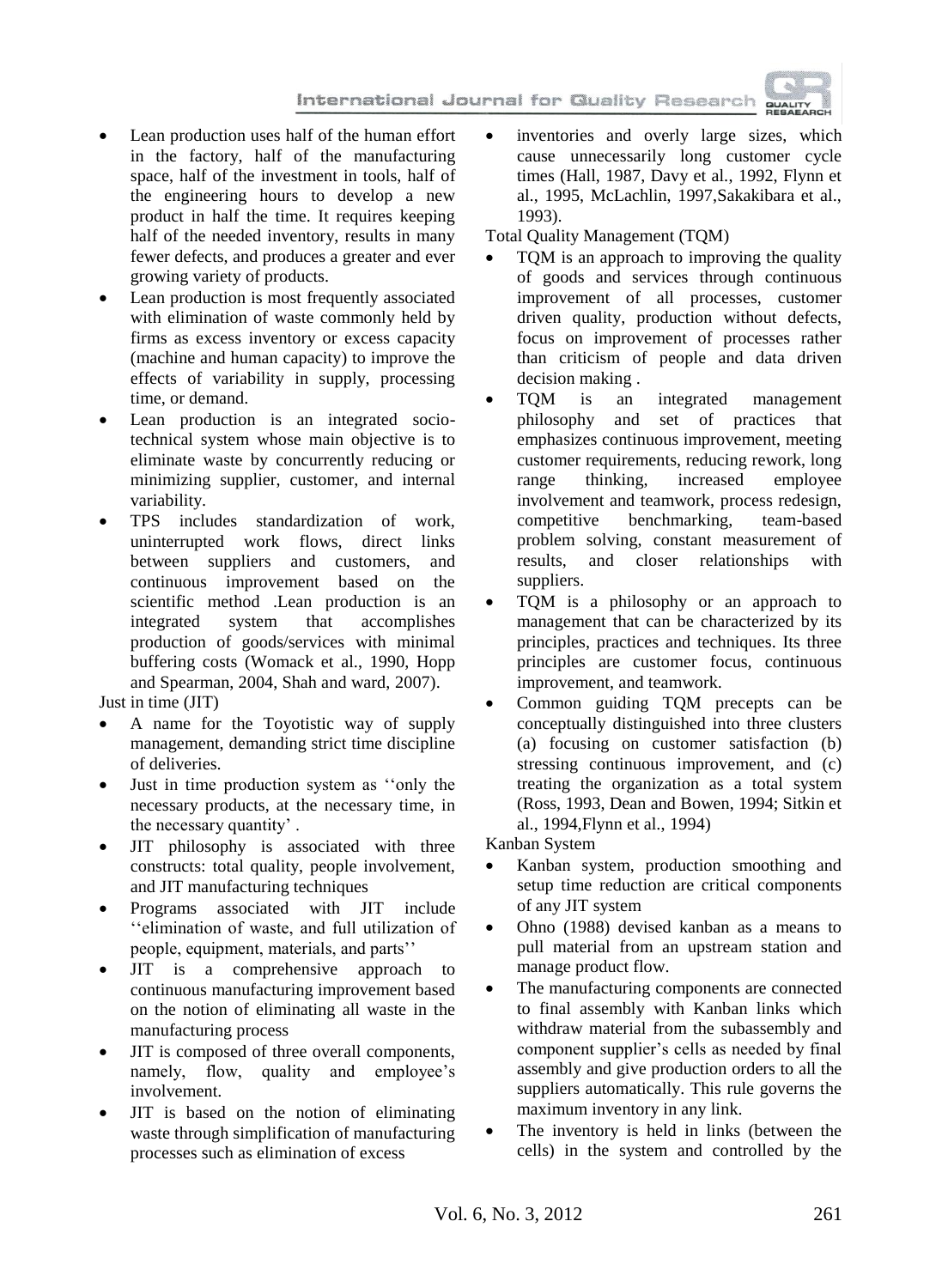

internal customers (the users of the inventory) using the Kanban system of production control. The inventory in the links is standardized, controlled, and minimized by the internal customers.

- Control the where, when, and how much material. The design of the manufacturing system defines flow and the kanban operate within the structure. This is integrated production control or kanban.
- Kanban is a visual control system that is only good for lean production with its linked cells and its namesakes; it is not good for the job shop. (Monden, 1981, Ohno 1988, Black 1991, JT Black 2007).

#### **Housekeeping or 5S Principles**

It is an indispensable ingredient of good arrangement. Through good housekeeping employees acquire and practice self-discipline. The 5S activities include:

 *SERI:* Proper arrangement Sort out unnecessary items from the workplace. For instance unused machinery, tools, defective products etc should be removed.

- *SEITON:* Orderliness or Straighten i.e. set in order the remaining items. Every tool bin pallet should have a place. So that its location can be easily identified.
- *SEISO*: Clean or scrub up everything that remains. Clean and paint to provide a pleasing appearance
- *SEIKETSU:* Personal cleanliness. Keep workplace clean from dirt, dust and oil to provide pleasant work environment
- *SHITSUKE*: Discipline means following work instructions, safety precautions, getting better discipline and work culture.

Kaizen

 Kaizen means continuous improvement. It comes from Japanese words "kai" meaning<br>school and "Zen" meaning wisdom. school and "Zen" meaning wisdom. According to Imai (1991), an important follower of Kaizen; Kaizen means ―Continuous gradual and orderly improvement".Kaizen's philosophy is based on seven key concepts as presented here under.

| Concept i  | Continuous                   | (P-D-C-A). Plan-Do- Check-Act.                                                                                                                                                                                   |
|------------|------------------------------|------------------------------------------------------------------------------------------------------------------------------------------------------------------------------------------------------------------|
|            | <b>Improvement Cycle</b>     |                                                                                                                                                                                                                  |
| Concept ii | Customer                     | Customer or end user is important .Ask him what he can do to<br>improve product or services?                                                                                                                     |
|            | Concept iii Quality is first | Focus on progress in quality improves both cost and delivery,<br>while focus on cost causes both deterioration in quality and<br>delivery.                                                                       |
| Concept iv | <i>out Approach</i>          | Market in Vs Product Instead of pushing products into the market and hope that<br>customers will buy them, ask potential customers what they<br>need/want and develop products that meet their needs and wishes. |
| Concept v  | Upstream management          | If the problem can be found in the design or pilot test and is<br>rectified, the less time and money is wasted.                                                                                                  |
|            | Concept vi Voice by data     | The quality tools such as histograms, Pareto diagrams, control<br>charts and run charts will provide realistic background for<br>collecting the data thus analyzing the problems with facts                      |
|            | prevention                   | Concept vii Variability control and Ask 'Why?' five times to get to the real cause of a problem and to<br>avoid just treating the effect of the problem.                                                         |

# **3. ERGONOMICS OR HUMAN FACTORS PRINCIPLES**

Because people are one of a manufacturing organization's most valuable non-depreciable resources, manufacturing system designers must develop a safe and healthy work environment. Concepts from the field of industrial engineering have had considerable influence within the field of ergonomics, particularly with regard to working smarter, not harder, elimination of waste, and maintaining a systems view, including the economic impacts. According to the US Occupational Safety and Health Administration (OSHA), ―*work-related musculoskeletal disorders (WMSDs) are presently the leading cause of*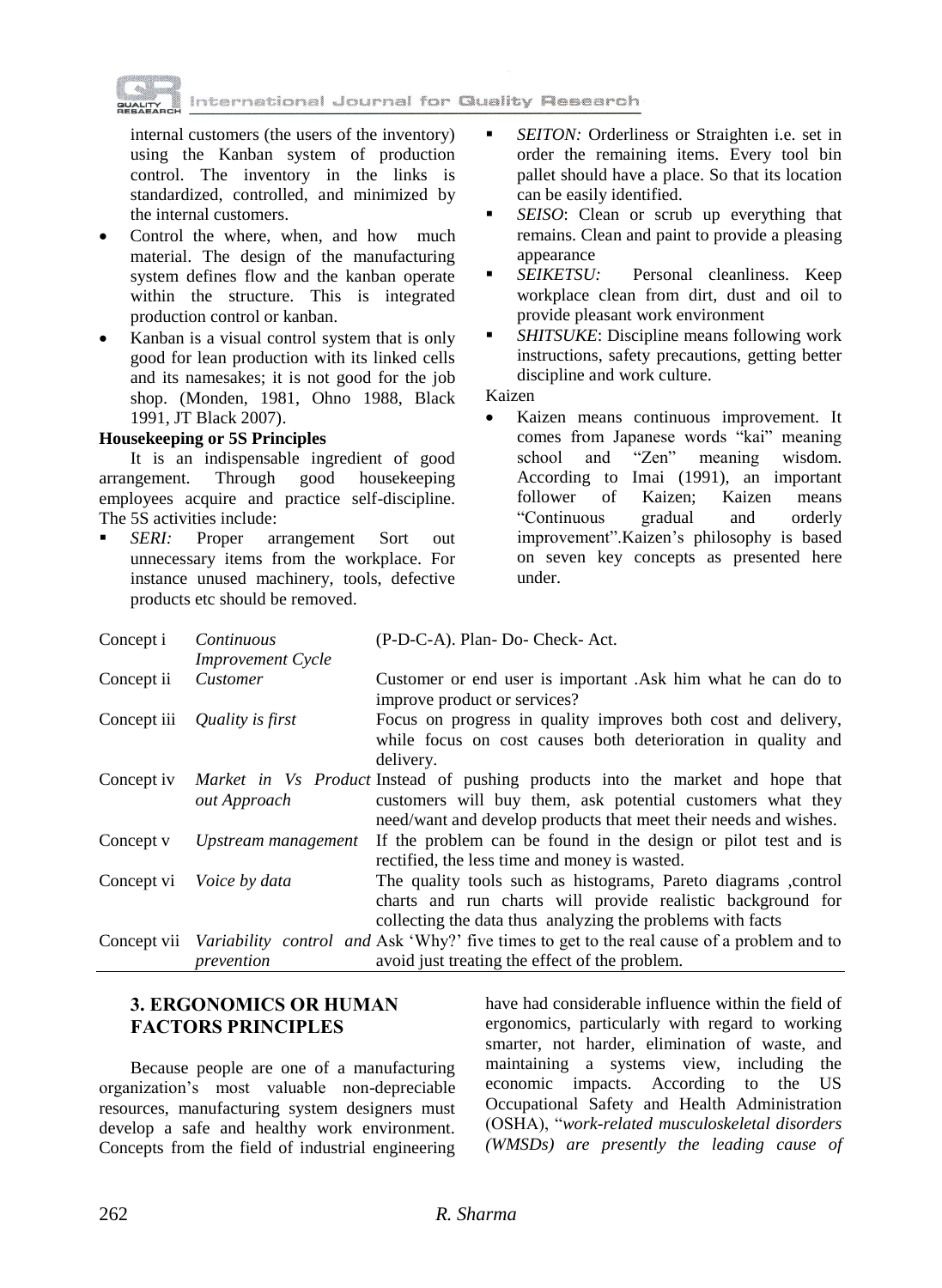*injuries, lost workdays and worker compensation costs"* ( Steve L. Hunter, 2002).The definition of ergonomics (or human factors engineering or *iii*. human-centered design) simply refers to designing for human use. Over the years, the objectives of the ergonomics field has grown to encompass the  $iv$ . design of work systems (including equipment, materials, tools, interfaces, environment, etc.) within human capabilities so as to improve  $\nu$ . productivity and reduce injuries and fatigue. Ergonomics principles and guidelines are useful in prevention of operator fatigue and stress leading to *vi*. potential work-related musculoskeletal and neurovascular disorders (musculoskeletal disorders, or MSDs). Some of the key ergonomics *vii.* principles for sound workplace design include (Konz, S & Johnson 2004, Helander, M., 2006):

*i. Workstations - Providing adjustable workstations and a variety of tool sizes. Many types of assisting devices can be utilized to adhere to ergonomics principles, including carts, lift devices, adjustable worker elevation platforms, tool balancers, manipulators, vacuum assist devices, workstation cranes, conveyors, stackers, container tilters, and pallet invertors and rotators, and vibration dampening devices.*

*ii. Postures- Avoiding prolonged, static postures and promote use of neutral joint postures*

*iii. Anthropometric Principles- Locating work, parts, tools, and controls at optimal anthropometric locations*

*iv. Adjustable facilities - When appropriate, providing adjustable seating, arm rests, back rests, and footrests.*

*v. Utilizing feet and legs, in addition to hands and arms and gravity and conserve momentum in body motions.*

*vi. Strategic location- Providing strategic location or platforms for lifting, lowering, and releasing loads*

*vii. Accommodating for a broad variety of workers with respect to size, strength, and cognitive abilities*.

#### **4. LITERATURE STUDIES**

Table 3 presents summary of examples from literature to illustrate the desired situation in which ergonomics or human factors engineering is considered as an integrated part of performance strategy fewer than three headings i.e. in automobile sector, electronics and office work systems.

| <b>Automobile industry</b>   |                                                                           |                                             |  |  |  |
|------------------------------|---------------------------------------------------------------------------|---------------------------------------------|--|--|--|
| <b>Authors</b>               | Scope of study                                                            | <b>Outcomes</b>                             |  |  |  |
| Bao, S., et al 1996          | Ergonomic effects of a management-based                                   | Improved working conditions in assembly     |  |  |  |
|                              | rationalization in assembly work                                          | work                                        |  |  |  |
| Bullinger, H et al.<br>1997. | Ergonomics in assembly planning.                                          | Improved postures and reduced strain        |  |  |  |
| Sugimoto et al. (1998)       | Assessment model to match workstation<br>design to worker strain capacity | Reduced physical strain and MSDs            |  |  |  |
| Jimmerson, D.G.,             | Ergonomics analysis software in vehicle                                   | Flow simulation and video ananlysis of      |  |  |  |
| 1998                         | manufacturing/assembly                                                    | postures                                    |  |  |  |
| Miles, and Swift, K.,        | Design for manufacture and assembly                                       | Improved quality and reduced MSD            |  |  |  |
| 1998                         |                                                                           | incidence                                   |  |  |  |
| Siffer, L., Jimmerson,       | Ergonomic<br>guidelines<br>electrical<br>for                              | production quality improved                 |  |  |  |
| G., 2000                     | vehicle<br>for<br>connectors<br>component                                 |                                             |  |  |  |
|                              | assembly.                                                                 |                                             |  |  |  |
| Fredriksson, K etal          | Studied the impact on MSDs of changing                                    | Several workstation improvements and better |  |  |  |
| 2001                         | psychosocial<br>physical<br>and<br>work                                   | team spirit                                 |  |  |  |
|                              | environment conditions                                                    |                                             |  |  |  |
| Lin, L et al $2001$          | Effect of Ergonomics and quality in paced                                 | Reduced costs and productivity increase     |  |  |  |
|                              | assembly lines                                                            |                                             |  |  |  |
| Moreau, M., 2003             | Developed<br>ergonomics<br>Corporate<br>a                                 | Training and workstation design             |  |  |  |
|                              | programme                                                                 |                                             |  |  |  |

*Table 3: Summary of Literature studies*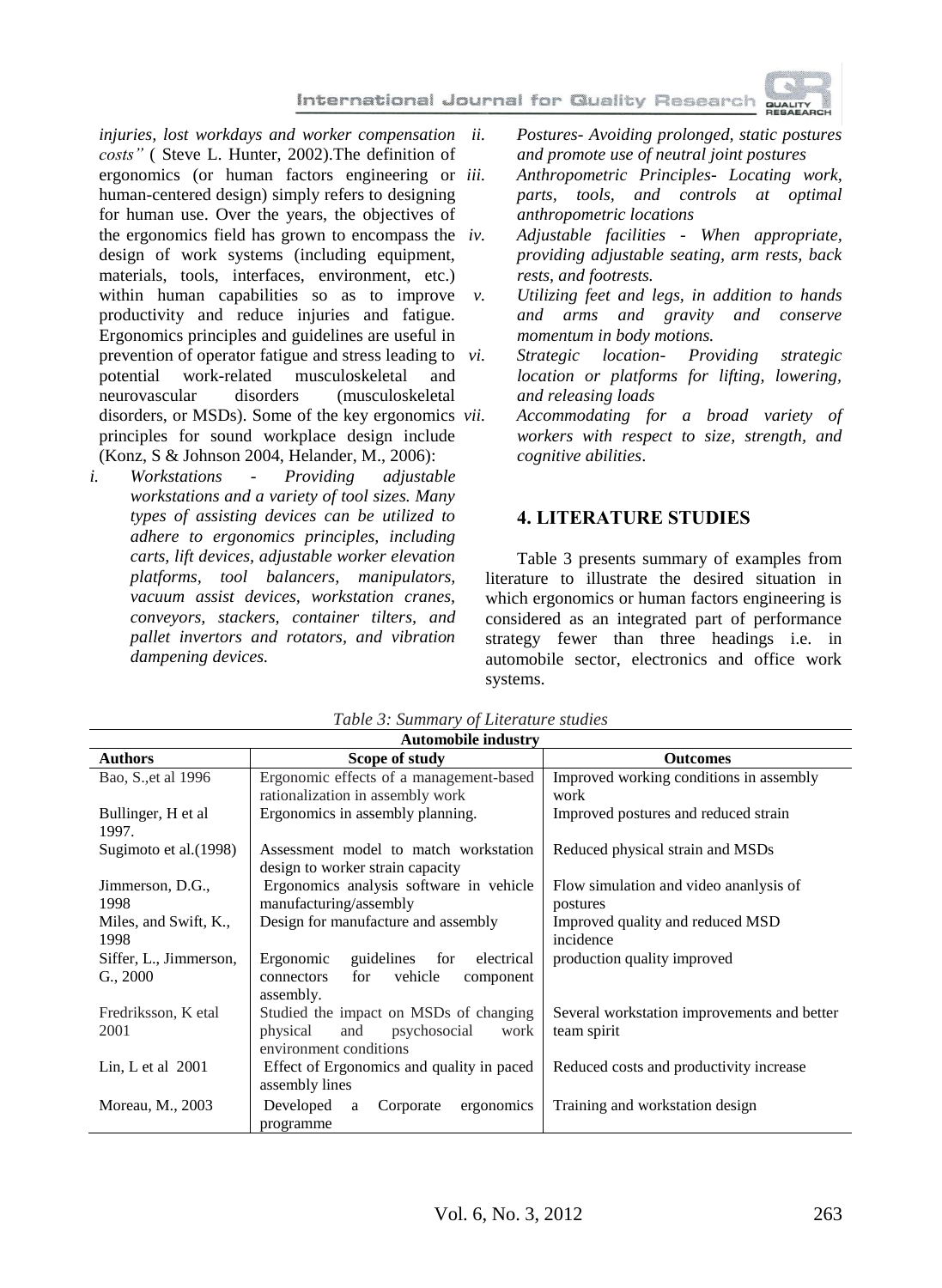

| Munck-Ulfsf.alt et     | Studied ergonomics process involving       | Training of personnel on various ergonomic     |
|------------------------|--------------------------------------------|------------------------------------------------|
| al.2003                | ergonomics<br>reactive<br>increased<br>and | issues                                         |
|                        | proactive measures.                        |                                                |
| Sengupta & Jacobs,     | A comparison study of assembly cells and   | Team culture and job enrichment and reduced    |
| 2004                   | assembly line for a variety of operating   | MSD <sub>s</sub> , accidents and compensations |
|                        | environments.                              |                                                |
| Kazmierczak, K., et al | and ergonomics in<br>Car disassembly       | Improved quality of work life and              |
| (2004).                | Sweden                                     | productivity                                   |
| Sundin, A., etal 2004  | A different perspective in participatory   | Better work organisation and improved          |
|                        | ergonomics in product development          | assembly work in the automotive industry       |
| Johnsson, D.J. 2005    | Converting assembly lines to assembly      | Improved work design and waste reduction       |
|                        | cells at Sheet Metal Products              |                                                |
| Kazmierczak K, et al   | Presented a novel approach to integrating  | Mimimized Muda – waste and improved            |
| 2007                   | production engineering and ergonomics.     | productivity with stress on human factors in   |
|                        |                                            | development of disassembly systems             |
| S.Z.Dawal, etal 2009   | of job organization<br>Effect<br>on job    | Improved productivity job satisfaction and     |
|                        | satisfaction among shop floor employees in | quality of work life                           |
|                        | automotive industries in Malaysia          |                                                |
| Battini, Det al 2011   | Developed a methodological framework to    | Ergonomic design of assembly station results   |
|                        | improve productivity and ergonomics in     | in improved quality, reduced fatigue, MSD      |
|                        | assembly system design                     | in workers                                     |

### **Electronics Industry**

| <b>Authors</b>                       | Scope of study                                                                                                                                                              | <b>Outcomes</b>                                                                                                           |  |
|--------------------------------------|-----------------------------------------------------------------------------------------------------------------------------------------------------------------------------|---------------------------------------------------------------------------------------------------------------------------|--|
| McKenzie et al., 1985                | Implemented a program for control of<br>repetitive trauma disorders associated with<br>operations<br>hand<br>tool<br>in<br>telecommunications<br>manufacturing<br>facility. | A positive effect on MSD was obtained by a<br>change of tools, and training in ergonomics<br>of engineers and supervisors |  |
| Chatterjee 1992                      | Summaraised<br>Workplace<br>limb<br>upper<br>prospective<br>with<br>disorders: a<br>study<br>ergonomic intervention.                                                        | Improved tools and work-Reduced MSD<br>incidence stations through training                                                |  |
| Aaras, 1994                          | Studied changes of workstation design in<br>electronics assembly                                                                                                            | Reduced MSD incidence and work related<br>stresses                                                                        |  |
| Helander, M.G.,<br>Burri, G.J., 1995 | Studied Cost-effectiveness of ergonomics<br>and quality improvements in electronics                                                                                         | Improved quality with ergonomic<br>development programmes                                                                 |  |
|                                      | mfg                                                                                                                                                                         |                                                                                                                           |  |
| Herring and Wick<br>(1998)           | Reducing the probability of ergonomics<br>related injuries in manufacturing.                                                                                                | Reduced worker compensations and<br>improved quality of work life                                                         |  |
| Neumann etal 2002                    | A case study evaluating the ergonomic<br>and productivity impacts of partial<br>automation strategies in the electronics<br>industry.                                       | Reduced MSD and improved quality, reduced<br>defects and better employee morale                                           |  |
| Yeow, P.H.P., Sen,<br>R.N., 2003     | Quality, productivity, occupational health<br>and safety and cost effectiveness of<br>ergonomics improvements in the test<br>workstations of an electronic factory.         | Remarkable improvements in quality,<br>productivity, occupational health and safety                                       |  |
| Sen, and Yeow, 2003                  | Analyzed ergonomic redesign of<br>electronic<br>motherboard.                                                                                                                | Improved quality                                                                                                          |  |
| Helander, M., 2006                   | A Guide to Human Factors and<br>Ergonomics                                                                                                                                  | Ergonomic procedures for work station<br>design                                                                           |  |
| Saw Bin Wong and                     | Assessment of working conditions in two                                                                                                                                     | Effective ergonomics intervention resulted in                                                                             |  |
| Stanley<br>Richardson, 2010          | different semiconductor manufacturing<br>lines                                                                                                                              | improvement in throughput, quality rate and<br>lead time                                                                  |  |

l,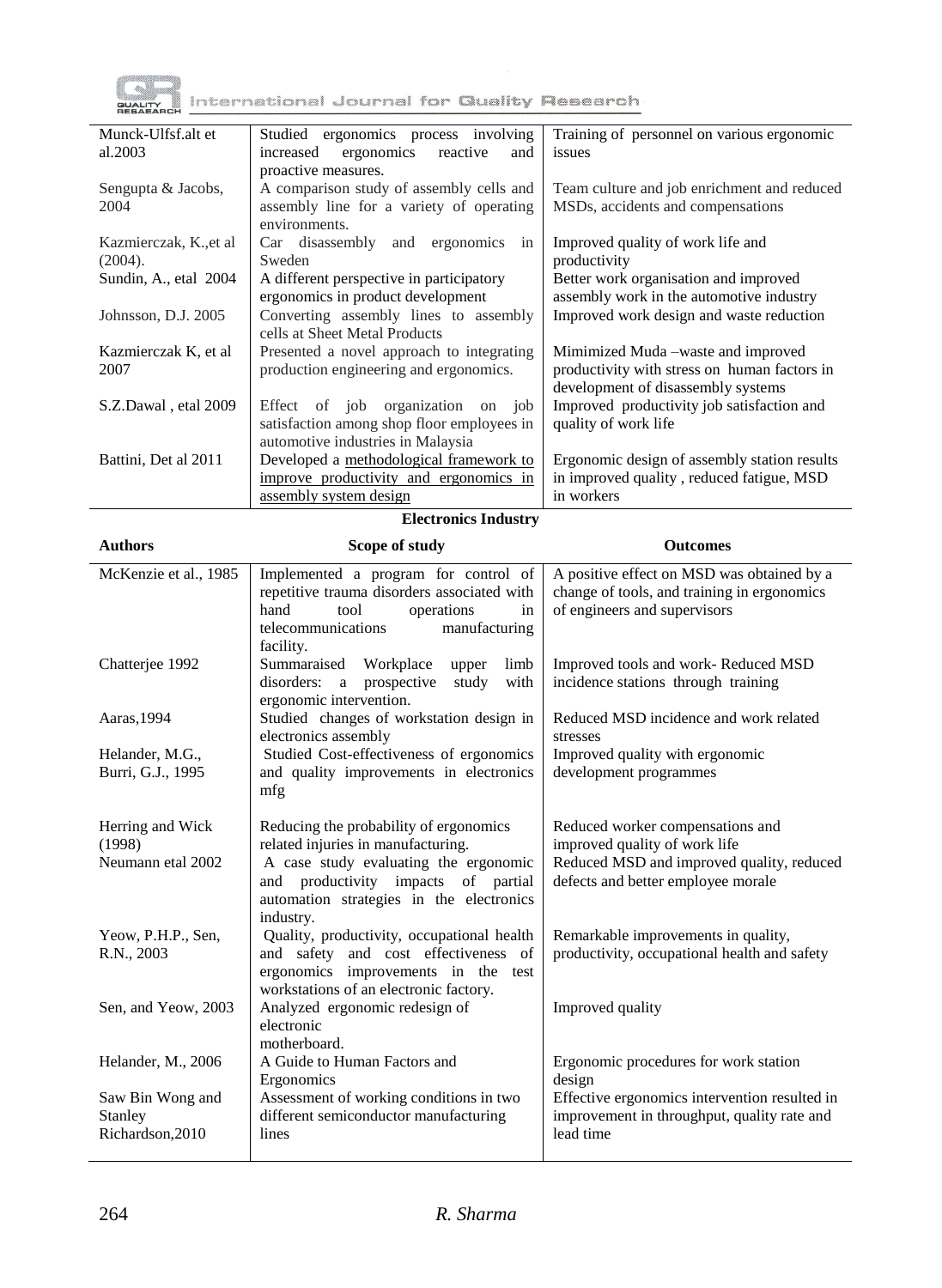| or Quality Research                                                                                                                              |
|--------------------------------------------------------------------------------------------------------------------------------------------------|
| sıgn                                                                                                                                             |
| <b>Outcomes</b>                                                                                                                                  |
| Improved work postures and movements<br>Reduced movements and material handling<br>Improved lighting, furniture and Reduced<br>visual discomfort |
| Participation and team work<br>Reduced waste and Improved Health and<br>morolo                                                                   |

#### **Office or Work place De**

| <b>Authors</b>                             | Scope of study                                                                                                                                                              | <b>Outcomes</b>                                                                                                  |
|--------------------------------------------|-----------------------------------------------------------------------------------------------------------------------------------------------------------------------------|------------------------------------------------------------------------------------------------------------------|
| Punnett, L., and<br>Bergqvist, U., 1997    | Visual display unit work and upper<br>extremity musculoskeletal disorders-a<br>review of<br>epidemiological findings                                                        | Improved work postures and movements                                                                             |
| Albin, T et al 1997<br>Aaras et al. (1998) | Studied office-ergonomics<br>Analyzed musculoskeletal, visual and<br>psychosocial stress in VDU operators<br>before and after multidisciplinary<br>ergonomic interventions. | Reduced movements and material handling<br>Improved lighting, furniture and Reduced<br>visual discomfort         |
| Aaras (1999)<br>Landsbergis, et al<br>1999 | co-operation in ergonomics<br>The impact of lean production and<br>related new systems of work organization<br>on worker health.                                            | Participation and team work<br>Reduced waste and Improved Health and<br>morale                                   |
| Robertson, et al 2000                      | Office ergonomic interventions: strategies<br>and practices                                                                                                                 | Improved working conditions, reduced<br>fatigue                                                                  |
| Karsh, et al 2001                          | Performed critical analysis of the peer-<br>reviewed literature on the efficacy of<br>workplace ergonomic interventions                                                     | Reduced musculoskeletal disorders                                                                                |
| Anderson-C et al<br>2002                   | Studied workplace transformation and<br>employee well-being                                                                                                                 | Employee participation and improved work<br>culture                                                              |
| Gavin, J.H., Mason,<br>R.O., 2004          | The virtuous organization: the value of<br>happiness in the workplace.                                                                                                      | Improved quality and reduced MSDs                                                                                |
| Den Hartog, D.N.,<br>Verburg, R.M., 2004   | Studied High performance work systems,<br>organizational culture and firm<br>effectiveness                                                                                  | Firm effectiveness and better organizational<br>culture                                                          |
| Silverstein, B., Clark,<br>R., 2004        | Studied various ergonomic interventions<br>to reduce work related musculoskeletal<br>disorders.                                                                             | Improved Office Culture and reduction in<br>absentees                                                            |
| Angelis, J., 2004.                         | The effects of just-in-time/lean production<br>practices on worker job stress.                                                                                              | Improved work perceptions , work rotation<br>, enrichment and improved productivity                              |
| Sepa la", P., Klemola,<br>S., 2004         | Studied how do employees perceive their<br>organization and job when companies<br>adopt principles of lean production                                                       | Better quality, enhanced productivity by<br>reduction in manufacturing lead time and<br>following JIT principles |
| Fabrizio TA and<br>Tapping D.2006          | 5S for the Office: Organizing the<br>Workplace<br>to Eliminate Waste,                                                                                                       | Better workplace management, reduced<br>movements and elimination of wastes                                      |
| Conti, R., et al 2006                      | The effects of lean production on worker<br>job stress                                                                                                                      | Improved lighting, furniture and Reduced<br>visual discomfort                                                    |
| Ceylan, C et al 2008                       | Can the office environment stimulate a<br>manager's Creativity                                                                                                              | Management commitment for ergonomic<br>programmes                                                                |
| Seim, R.; Broberg,<br>O. 2010              | Explained Participatory workspace design:<br>A new approach for ergonomists?                                                                                                | Improved postures and reduced fatigue<br>disorders                                                               |

## **5. FRAMEWORK FOR LEAN MANUFACTURING WITH HUMAN FACTORS ENGINEERING INTERVENTIONS**

how lean manufacturing practices integrated with ergonomic interventions.

Can help in achieving business excellence in terms of cost effectiveness, faster delivery and quality improvement.

Figure 1 presents a framework to illustrate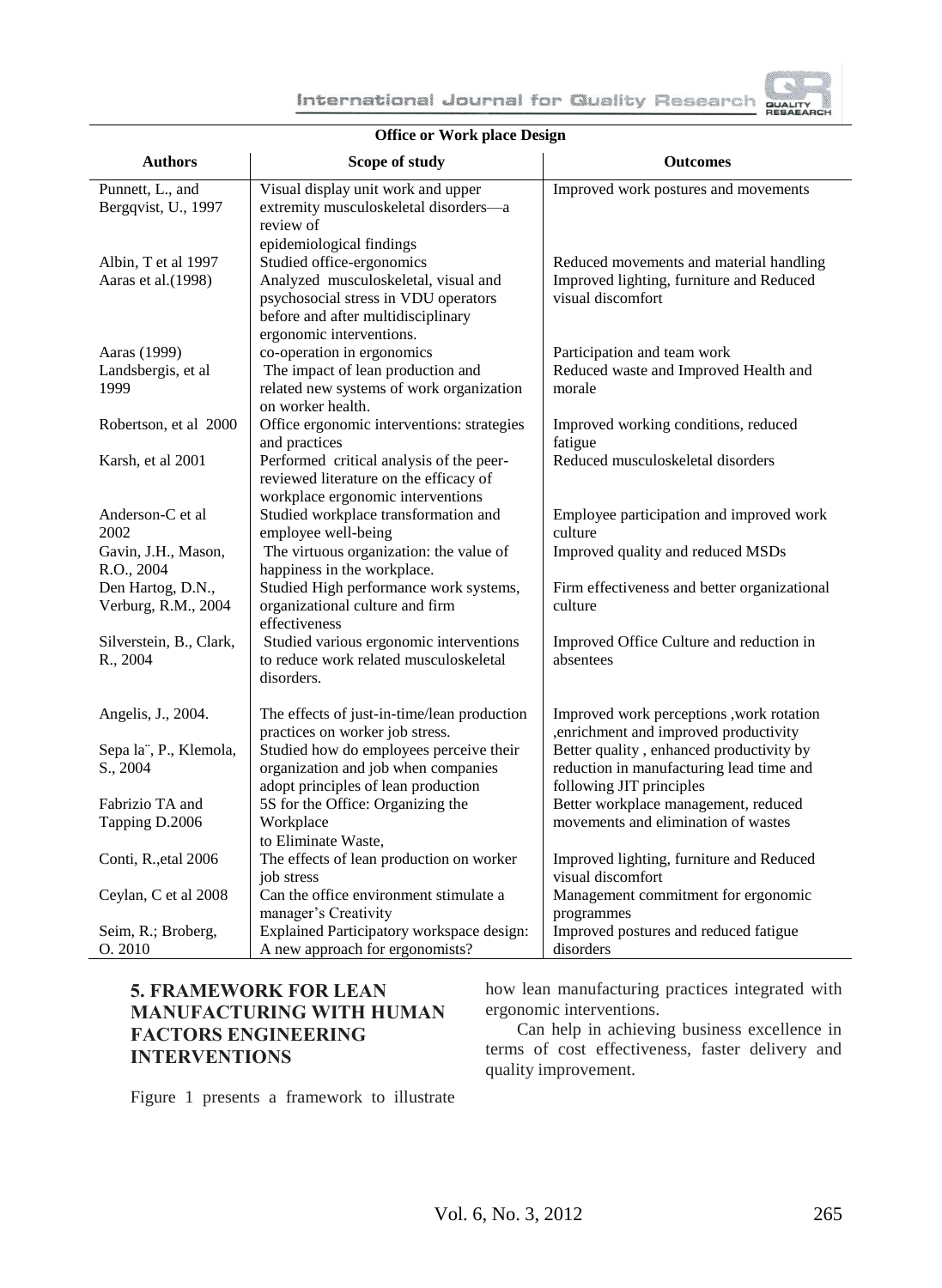



*Figure1: Conceptual Framework for Lean Manufacturing with Ergonomic interventions*

## **6. CASE STUDY**

The framework has been applied in a company engaged in manufacturing shafts for automobiles. The manufacturing facility is designed to make shafts and In-line layout (Figure 2) which is used for processing work at different stages. The work is classified under six major processes i.e. grinding, verifying dimensions, drilling and tapping, assembly and alignment and finally washing of components in tank before shipment. According to the management reports, company was experiencing more number of rejections and rework. Both qualitative and quantitative data were collected through general survey and by subjective assessment through interviews with managers, shift engineers, production supervisors, and operators. Direct observations through field measurements, video

recordings were also made and historical data with regard to manufacturing lead time, costs and processes, work instructions, operations planning and layout, etc is collected. The different types of wastes were identified such as excess motions, wastes incurred during transportation/material movement and rework because of reduced quality. Ergonomic interventions (EIs) were implemented by the means of real life experiments, one at a time, to envisage each cause and effect relationship at workstation-1 and workstation-2. Figure 3 provides the operation time curves for each process before and after implementation of the proposed framework in the cell. Thus, it is concluded that an ergonomically-designed manufacturing process with lean philosophy is less error-prone to accidents, workplace hazards, and human discomfort and more productive with respect to time cost and investments.



*Figure 2: Line layout of investigated Process*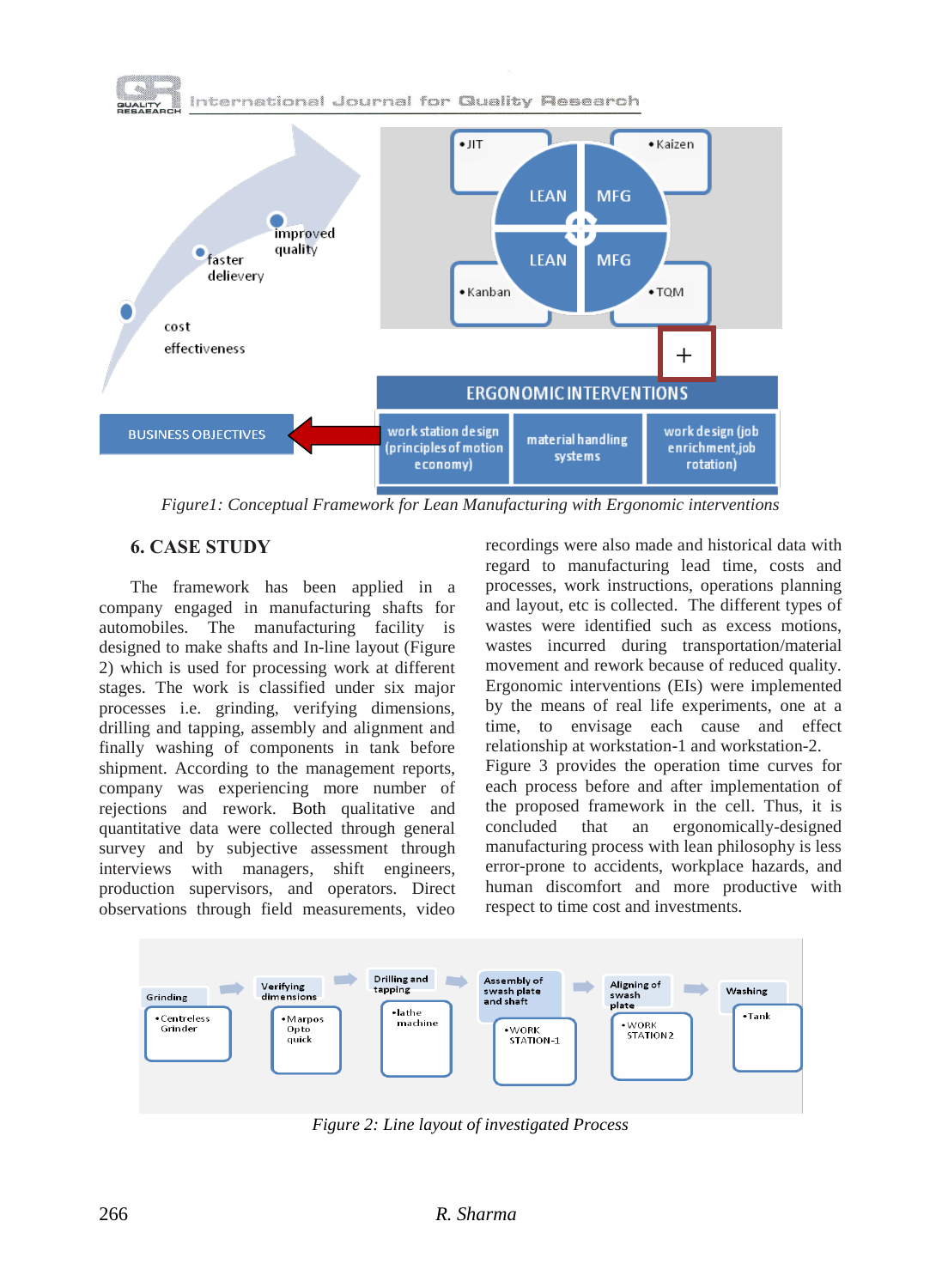



*Figure 3: Time curves before and after implementation of framework*

### **7. CONCLUSIONS**

Following conclusions are drawn from the study

- 1. As evident from examples in literature that increasing research efforts in the field of ergonomics have yielded a considerable body of knowledge concerning the design of tools and workstations, as well as organizational design to prevent worker discomfort, illness and absenteeism, and also to improve productivity and product quality.
- 2. Integrating ergonomics into the process of production system requires management commitment and financial support.
- 3. A key issue when implementing an ergonomics programmed in an enterprise is the training of the staff and participative approach at all levels whether it is strategic, tactic or operational. For example, in the Volvo Car Corporation the ergonomics programme received tailored training programmes at all levels from top management to shop floor staff. The experience of Volvo's senior ergonomist illustrates this challenge in words as "The *ergonomics work is not a separate entity, but is based on the corporate strategy. It was much easier to get the management and other employees to understand, realize, accept and become involved in ergonomics work when they saw the link with the strategy.*'' (Munck-Ulfsfa et al., 2003).
- 4. Quality has deep rooted links to workplace ergonomics and is a function of technological

and human factors, and is greatly influenced by "ergonomics" in its broadest sense (Drury (2000). It is concluded that poor working conditions are related to quality deficiencies and vice versa. Errors in the process can result in product unreliability, poor productivity or even injury to the workforce or product user.

- 5. Product design and Optimal design of workstations results in reduction in workrelated musculoskeletal and neurovascular disorders. The design of hand-held tools has lately improved considerably in terms of ergonomics. Is addressed in many company programmes for ergonomics. In particular, the opportunities for job variation, rotation and enlargement are of great importance for the prevention of MSD.
- 6. As evident from the case in section 6 that in order to remove *Muda* i.e. waste from the system, improvement processes should focus on simplification, combination, and elimination. Simplifying work includes creating standard work so that everyone knows, and does, the same work the same way every time. Additionally, using workplace organization disciplines such as 5S, and techniques such as job enrichment, job rotation, color coding, can simplify a process as well as remove waste and minimize safety hazards. However, the utility of ergonomics research is not limited to predicting and eliminating work place injuries. Good ergonomic design can also be used to enhance productivity.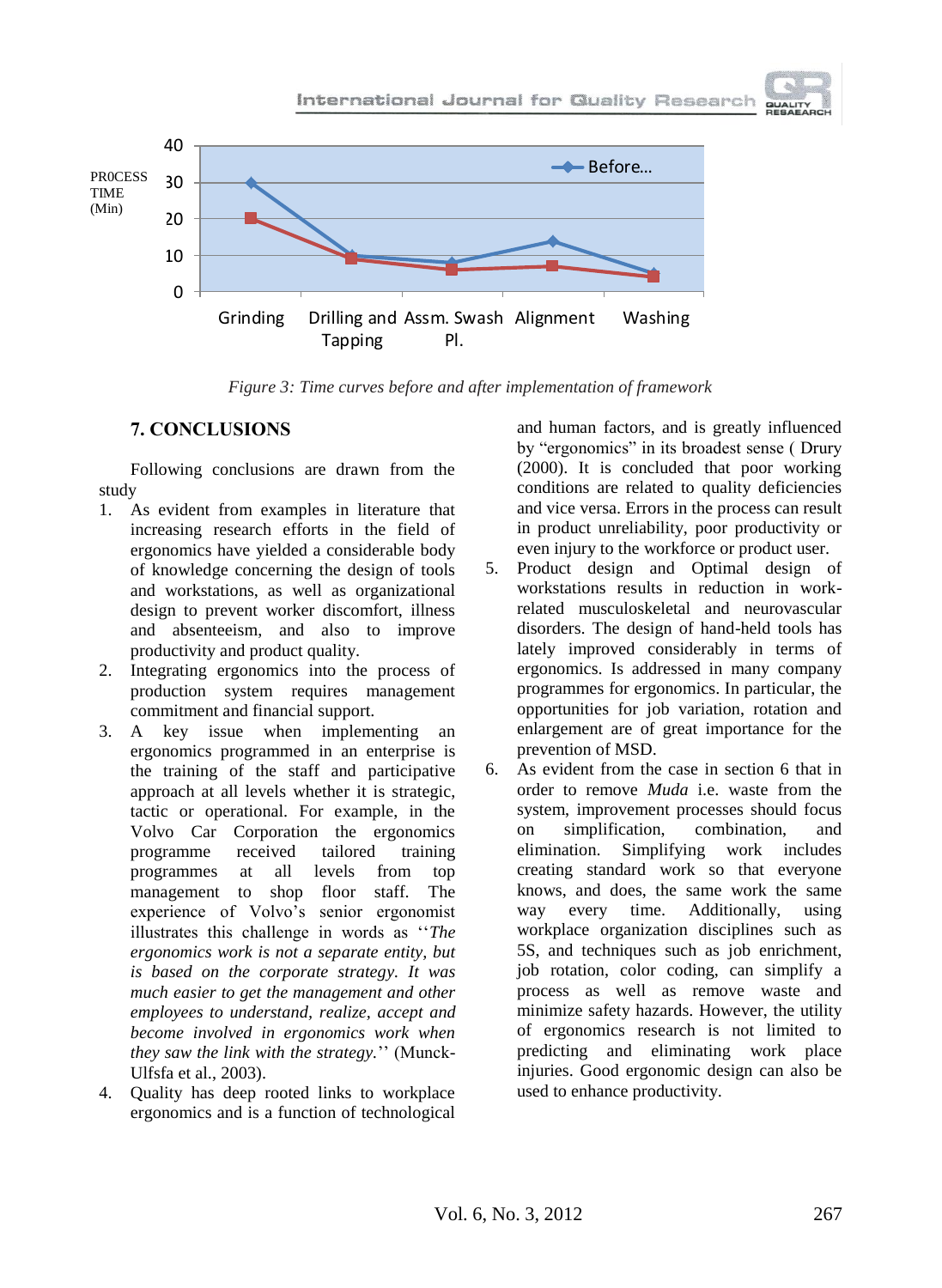

# **REFERENCES:**

- [1] Aaras, A. (1994). The impact of ergonomic intervention on individual health and corporate prosperity in a telecommunications environment. *Ergonomics*, Vol. 37, pp. 1679–1696.
- [2] Aaras, A., 1999. Experience from co-operation in ergonomics during a 25 year period. In: Wikstr.om, B.O., H.agg, G.M. (Eds.) Corporate Initiatives in Ergonomics, Arbete & Halsa 1999:10, NIWL, Stockholm, pp.86–91.
- [3] Aaras, A., Horgen, G., Bj\_rset, H.-H., Ro, O., Thoresen, M., 1998. Musculoskeletal, visual and psychosocial stress in VDU operators before and after multidisciplinary ergonomic interventions.Appl. Ergon.29, 335–354.
- [4] Abdulmalek, F.A., Rajgopal, J., 2007. Analyzing the benefits of lean manufacturing and value stream mapping via simulation: a process sector case study. International Journal of Production Economics 107 (1), 223–236.
- [5] AndersonC, Grunberg, L., Greenberg, E.S., Moore, S., 2002. Is lean mean? Workplace transformation and employee well-being. Work, Employment and Society 16 (3), 389–413.
- [6] Albin, T., Hebaus, M., Ley, C., 1997. Office-ergonomics clinic results at thirty months.J. Occup.Environ.Med. 39, 1031.
- [7] Angelis, J., 2004. The effects of just-in-time/lean production practices on worker job stress. In: Proceedings of the 64th Academy of Management Meeting, New Orleans
- [8] Bao, S., Mathiassen, S.E., & Winkel, J. (1996). Ergonomic effects of a management-based rationalization in assembly work—a case study. Applied Ergonomics 27, 89–99.
- [9] Battini, D.; Faccio, M.; Persona, A.; Sgarbossa, F 2011, [New methodological framework to](http://www.sciencedirect.com/science?_ob=GatewayURL&_method=citationSearch&_urlVersion=4&_origin=SDTOPTWOFIVE&_version=1&_piikey=S016981411000106X&md5=9761dfb0330641cf4a343046be872cc1)  [improve productivity and ergonomics in assembly system design](http://www.sciencedirect.com/science?_ob=GatewayURL&_method=citationSearch&_urlVersion=4&_origin=SDTOPTWOFIVE&_version=1&_piikey=S016981411000106X&md5=9761dfb0330641cf4a343046be872cc1) International Journal of Industrial Ergonomics, 41, pp 30-42 Black JT (2007): Design rules for implementing the Toyota Production System, International Journal of Production Research, 45:16, 3639-3664
- [10] Bullinger, H., Rally, P., Schipfer, J., 1997. Some aspects of ergonomics in assembly planning.Int.J.Ind.Ergon.20, 389–397.
- [11] Chatterjee, D., 1992. Workplace upper limb disorders: a prospective study with intervention. Journal Soc. Occup. Med. 42, 129–136.
- [12] Ceylan, C., Dul, J., Aytac, S., 2008. Can the office environment stimulate a manager's creativity? Human Factors and Ergonomics in Manufacturing Vol40 pp 234-239
- [13] Conti, R., Angelis, J., Cooper, C., Faragher, B., 2006. The effects of lean production on worker job stress. International Journal of Operations & Production Management 26 (9), 1013–1038.
- [14] Dawal S.Z., Z.Taha a Z.Ismail 2009, Effect of job organization on job satisfaction among shop floor employees in automotive industries in Malaysia, [International](http://www.sciencedirect.com/science/journal/01698141) Journal of [IndustrialErgonomics](http://www.sciencedirect.com/science/journal/01698141) [Volume](http://www.sciencedirect.com/science?_ob=PublicationURL&_hubEid=1-s2.0-S0169814108X00083&_cid=271473&_pubType=JL&view=c&_auth=y&_acct=C000053735&_version=1&_urlVersion=0&_userid=1562438&md5=9a5b5c32a8f5d2e306c0904407c1aec2) 39, Issue 1, January, Pages 1-6
- [15] Den Hartog, D.N., Verburg, R.M., 2004. High performance work systems, organizational culture and firm effectiveness. Human Resource Management Journal 14 (1), 55–79
- [16] Drury, C.G., 2000. Global quality: linking ergonomics and production. International Journal of Production Research 38 (17), 4007–4018.
- [17] Dul, J., Neumann, W.P., 2005. Ergonomics contributions to company strategies. In: Proceedings of the 10th International Conference on Human Aspects of Advanced Manufacturing: Agility and Hybrid Automation (HAAMAHA 2005). San Diego, USA, July 18–21
- [18] Fabrizio TA and Tapping D. 5S for the Office: Organizing the Workplace to Eliminate Waste, Productivity Press, New York City, 2006.
- [19] Fredriksson, K., Bildt, C., Hägg, G., & Kilbom, A. (2001). The impact on musculoskeletal disorders of changing physical and psychosocial work environment conditions in the automobile industry. International Journal of Industrial Ergonomics, Vol.28, 31– 45
- [20] Gavin, J.H., Mason, R.O., 2004. The virtuous organization: the value of happiness in the workplace. Organizational Dynamics 33 (4), 379–392.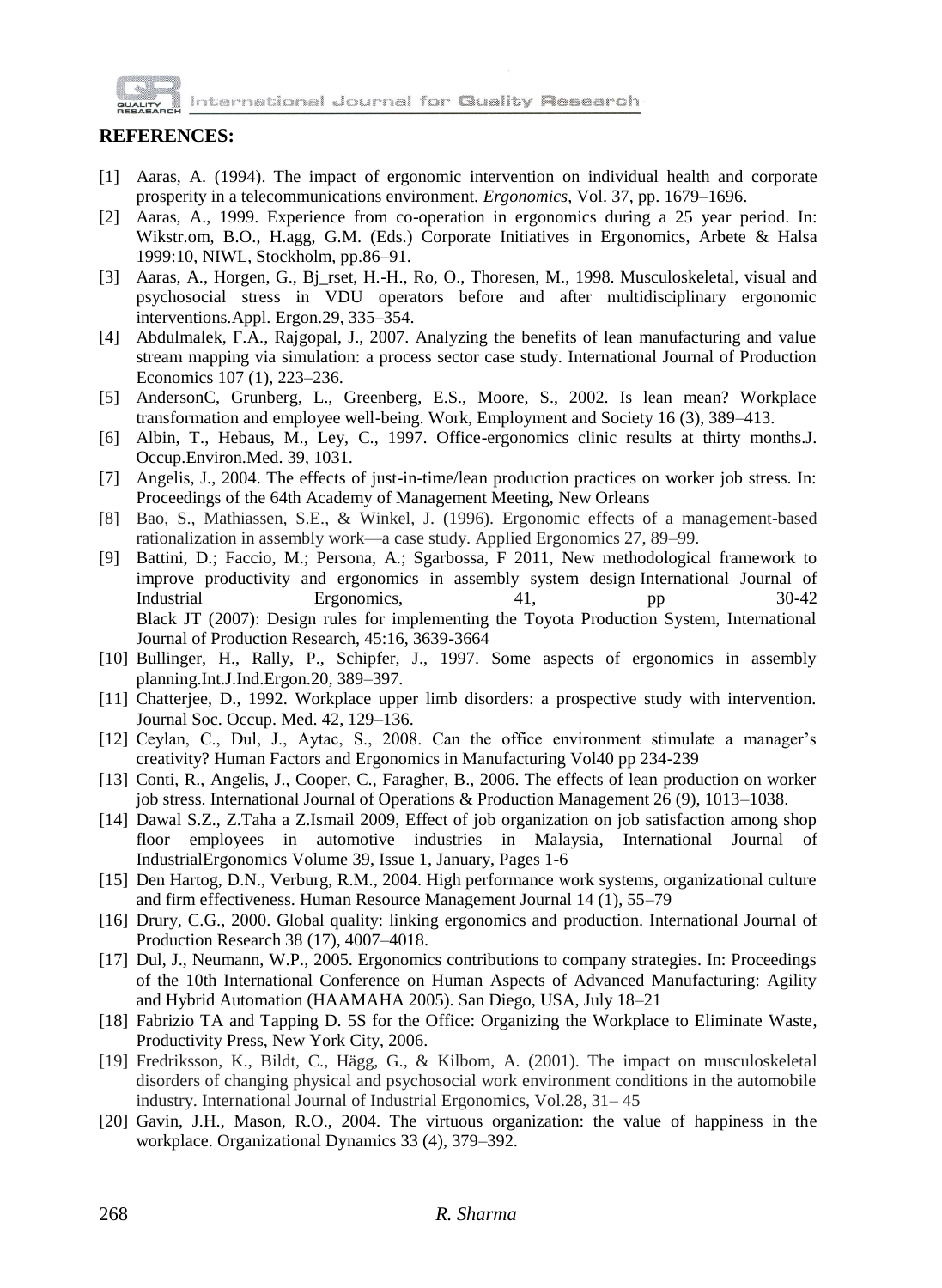

- [21] Helander, M., 2006. A Guide to Human Factors and Ergonomics, second ed. Taylor & Francis, Helander, M.G., Burri, G.J., 1995. Cost-effectiveness of ergonomics and quality improvements in electronics manufacturing. International Journal of Industrial Ergonomics 15 (2), 137–151.
- [22] Herring, C., Wick, J., 1998. Reducing the probability of ergonomics related injuries in manufacturing.In: Kumar, S.(Ed. ), Advances in Occupational Ergonomics and Safety, Vol.2. IOS Press, Amsterdam, pp.69–72.
- [23] Hines, P., Rich, N., 1997. The seven value stream mapping tools. International Journal of Operations & Production Management 17 (1), 46–64
- [24] Imai Masaaki. (1991) "Kaizen, the Key to Japan's Competitive Success", New York McGraw-Hill Publishing Company
- [25] Jenkins, S., Rickards, J., 2001. The economics of ergonomics: three workplace design case studies. In: Alexander, D.C., Rabourn, R. (Eds.), Applied Ergonomics. Taylor & Francis, London, p. 336.
- [26] Johnsson, D.J. (2005). Converting assembly lines to assembly cells at Sheet Metal Products: Insights on performance improvements. International Journal of Production Research, 43, 1483–1509.
- [27] Jimmerson, D.G., 1998. Ergonomics analysis software in vehicle manufacturing/assembly—a comprehensive approach.In: Kumar, S.(Ed. ), Advances in Occupational Ergonomics and Safety, Vol.2, IOS Press, Amsterdam, pp.661–664 .
- [28] Kazmierczak, K., Winkel, J., & Westgaard, R.H. (2004). Car disassembly and ergonomics in Sweden: Current situation and future perspectives in light of new environmental legislation. International Journal of Production Research, 42, 1305–1324
- [29] Kazmierczak K, Neumann W. P ,Winkel, A Case Study of Serial-Flow Car Disassembly: Ergonomics, Productivity and Potential System Performance, Human Factors and Ergonomics in Manufacturing, Vol. 17 (4) 331–351 (2007)
- [30] Konz S and Johnson S. Work Design: Occupational Ergonomics. 6<sup>th</sup> Edition, Arizona: Holcomb Hathaway, 2004.
- [31] Karsh, B.-T., Moro, F.B.P., Smith, M., 2001. The efficacy of workplace ergonomic interventions to control musculoskeletal disorders: a critical analysis of the peer-reviewed literature. Theoretical Issues in Ergonomics Science 2 (1), 23–96.
- [32] Landsbergis, P.A., Cahill, J., Schnall, P., 1999. The impact of lean production and related new systems of work organization on worker health. Journal of Occupational Health Psychology 4 (2), 108–130
- [33] Lin, L., Drury, C., Kim, S.-W., 2001. Ergonomics and quality in paced assembly lines. Human Factors and Ergonomics in Manufacturing 11 (4), 377–382.
- [34] McKenzie, F., Storment, J., Van Hook, P., Armstrong, T., 1985. A program for control of repetitive trauma disorders associated with hand tool operations in a telecommunications manufacturing facility.Am. Ind.Hyg. Assoc.J. 46, 674–678.
- [35] Moreau, M., 2003. Corporate ergonomics programme at automobiles Peugeot-Sochaux.Appl. Ergon.34 (1), 29–34.
- [36] McLachlin, R.,1997.Management initiatives and just-in-time manufacturing. Journal of Operations Management 15(4),271–292.
- [37] Miles, B.L., Swift, K., 1998. Design for manufacture and assembly. Manufacturing Engineer 77 (5), 221–224.
- [38] Melton, T.,2005.The benefits of lean manufacturing—what lean thinking as to offer the process industries. Chemical Engineering Research and Design83 (A6), 662–673.
- [39] Monden, Y.,1993.Toyota Production System—An Integrated Approach to Just-In- Time 2nded.Industrial Engineering and Management Press,Norcross,GA.
- [40] Munck-Ulfsf.alt, U., Falck, A., Forsberg, A., Dahlin, C., Eriksson, A., 2003.Corporate ergonomics programme at Volvo Car Corporation. Appl.Ergon.34 (1), 17–22.
- [41] Naik, L., Sharma, R., Naik, R., Lakshmana, G.& Devi, K. 2011, Lean laboratory approaches for quality assurance in food, International Journal for Quality Research, vol. 5, no. 3, pp. 187-192.